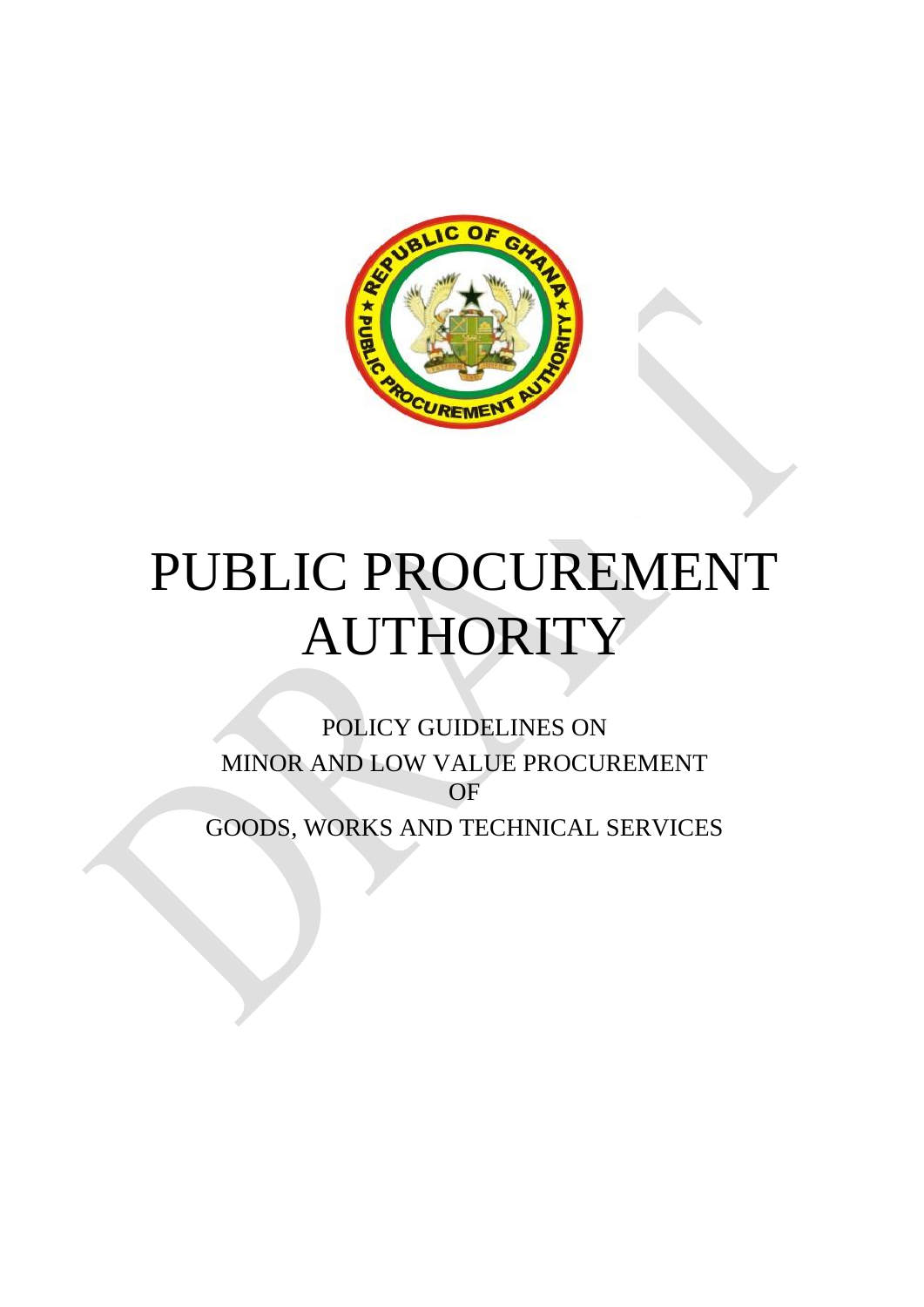## Table of Contents

| <b>BACKGROUND AND RATIONALE</b>                        | <b>SECTION</b>       |
|--------------------------------------------------------|----------------------|
| <b>DEFINITIONS</b>                                     | $\overline{2}$       |
| STANDARD DOCUMENTS FOR MINOR AND LOW VALUE PROCUREMENT | 3                    |
|                                                        |                      |
| <b>GROUPING OF ENTITIES (CATEGORIES)</b>               | <b>APPENDIX I</b>    |
| STANDARD FORMAT FOR MINOR PROCUREMENT                  | <b>APPENDIX IIA</b>  |
| CONTRACT FORM FOR MINOR PROCUREMENT                    | <b>APPENDIX IIB</b>  |
| LOW VALUE PROCUREMENT RETURNS (LVPR) FORM A            | <b>APPENDIX IIIA</b> |
| LOW VALUE PROCUREMENT RETURNS (LVPR) FORM B1 & B2      | <b>APPENDIX IIIB</b> |

#### **ABBREVIATIONS AND ACRONYMS**

| LVPR <sup>1</sup> | LOW VALUE PROCUREMENT RETURNS         |
|-------------------|---------------------------------------|
| <b>SFMP</b>       | STANDARD FORMAT FOR MINOR PROCUREMENT |

**Subject: POLICY GUIDELINES FOR MINOR AND LOW VALUE PROCUREMENT OF GOODS, WORKS, & SERVICE S**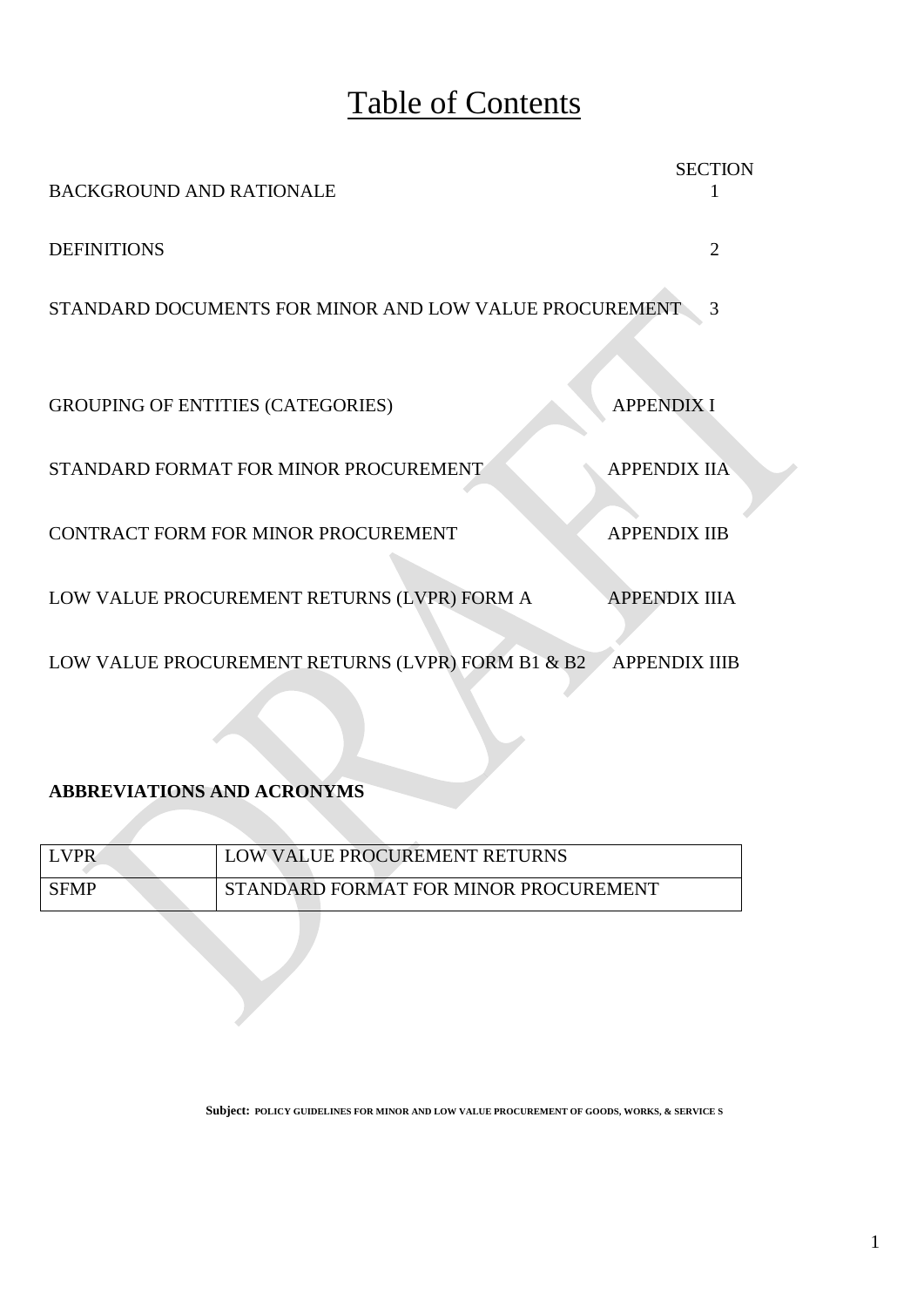## **POLICY ON MINOR AND LOW VALUE PROCUREMENT OF GOODS, WORKS, CONSULTING AND TECHNICAL SERVICES**

## **1.0 BACKGROUND AND RATIONALE**

The Low Value & Minor Procurement Forms were developed for use in the public sector following the inability of procurement entities to capture and document procurement transactions of goods, works and technical services of relatively low value. The concept has been particularly useful in the procurement of items of very low value for which even the use of the Standard Tender Document for Price Quotation has proved problematic and cumbersome. This includes purchases made from suppliers and service providers (Micro and Small Enterprises, Artisans, Craftsmen, market women etc) who, for peculiar reasons, are unable to provide formal quotations and other documentation for appropriate record keeping of such transactions by Entities. The categories of procurement typically falling under this category, therefore, include purchase of perishable items like fish and vegetables from the market as well as services provided by artisans and craftsmen.

The successful pilot of the Low Value & Minor Procurement Forms among Senior High Schools in the country has pointed to the possible wider application of the LV & MP concept within the public sector. The use of the simple LV & MP forms, when used by Entities will assist in the documentation of procurements of relatively low value covering any pre-determined period and for inclusion in procurement plans of Entities under the tag "low value procurement" as they capture very basic data related to such procurements, without flouting the provisions of Act 663 as amended.

It became apparent, for instance, that Micro and small enterprises were not capable of handling documentation involved in procurement of goods up to GH**¢**100,000.00 (under Price Quotation Method) has 15-pages, whether the amount is GH¢100,000.00 or GH**¢**10.00 when quotations are requested from them. They will therefore be unable to participate in procurement processes. Similarly, most low-spend entities find the procedures too cumbersome, especially for very low value purchases. They therefore either disregard the prescribed procedures or end up almost always procuring directly from a particular supplier without PPA's approval, thus flouting provisions of Act 663 as amended.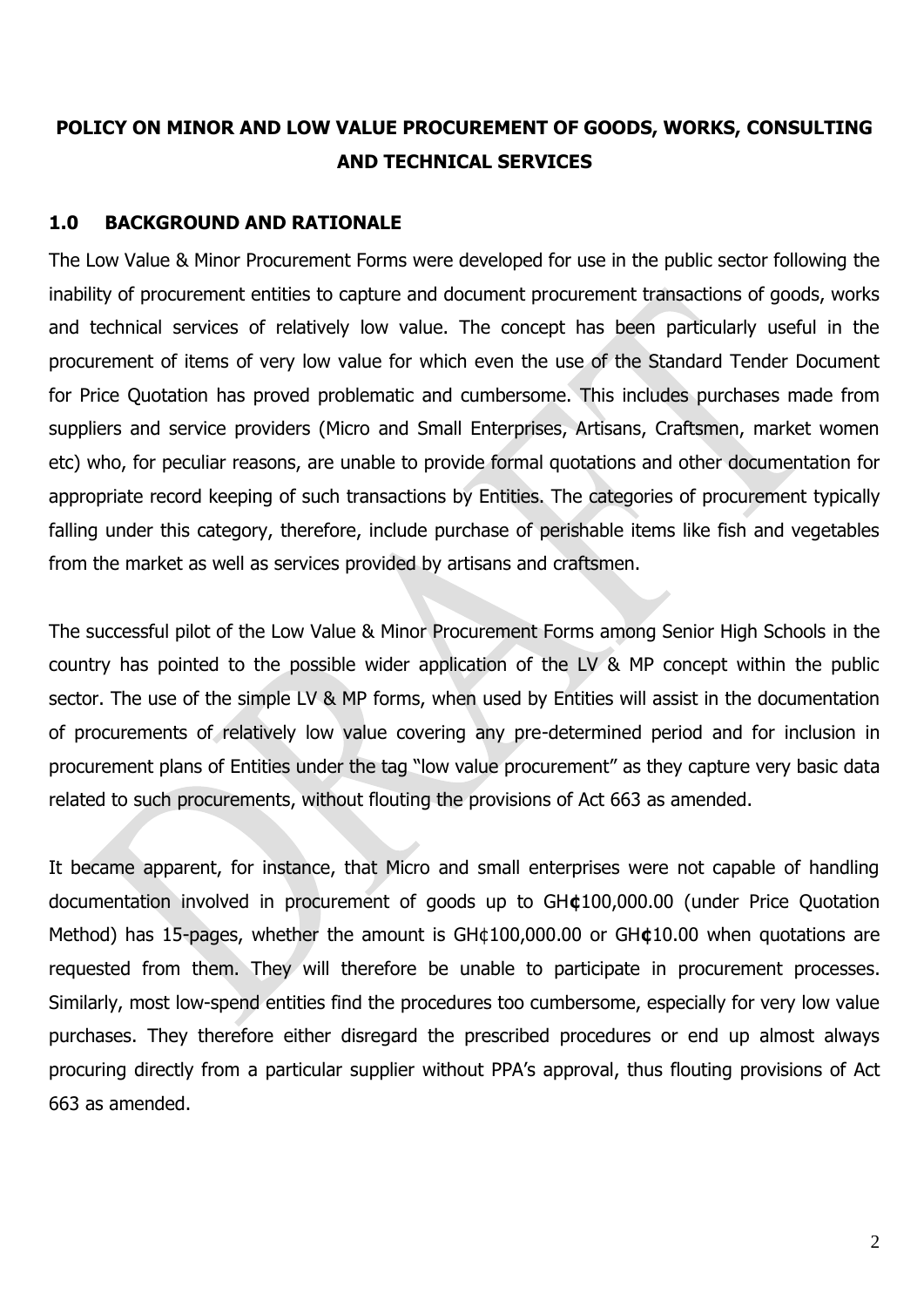These aforementioned challenges make it difficult for certain Entities to procure their requirements in accordance with the Act, thus risking sanctions. The result is high cost of procurement; in some cases total misprocurement, and poor or no procurement records keeping.

The PPA by virtue of its regulatory powers under section 3 (a) and (c) of the Procurement Act has formulated this policy on Minor and Low Value Procurement with a view to addressing the foregoing challenges that entities are faced with in the implementation of Act 663 as amended, so as to improve procurement performance.

Minor / Low Value procurement involves relatively low value procurements that are made mainly from suppliers, market women, maintenance / repairs undertaken by Artisans or Craftsmen. These policy guidelines provide the procedures for undertaking Minor and Low Value Procurement of Goods, Works and Technical Services (All the procurement forms referred to in these guidelines are attached).

## **1.2 PURPOSE AND OBJECTIVES OF THE POLICY**

The purpose of this policy is to resolve the foregoing challenges. It is aimed at:

- a) Ensuring records are kept on low value procurement transactions;
- b) Reducing administrative cost;
- c) Instituting efficient methods for procurement of low value and perishable items under the amended Act; and
- d) Establishing documentation that is simple enough to encourage participation from small enterprises while ensuring compliance with Act 663 as amended.

## **2.0 DEFINITIONS**

**For purposes of implementing this policy, the following definitions are provided for guidance.**

## **2.1 CATEGORY OF AN ENTITY**

This is the category (among six categories) into which an entity fits in PPA's grouping of entities towards the delivery of certain policies, including these guidelines. **Please refer to Appendix 1.**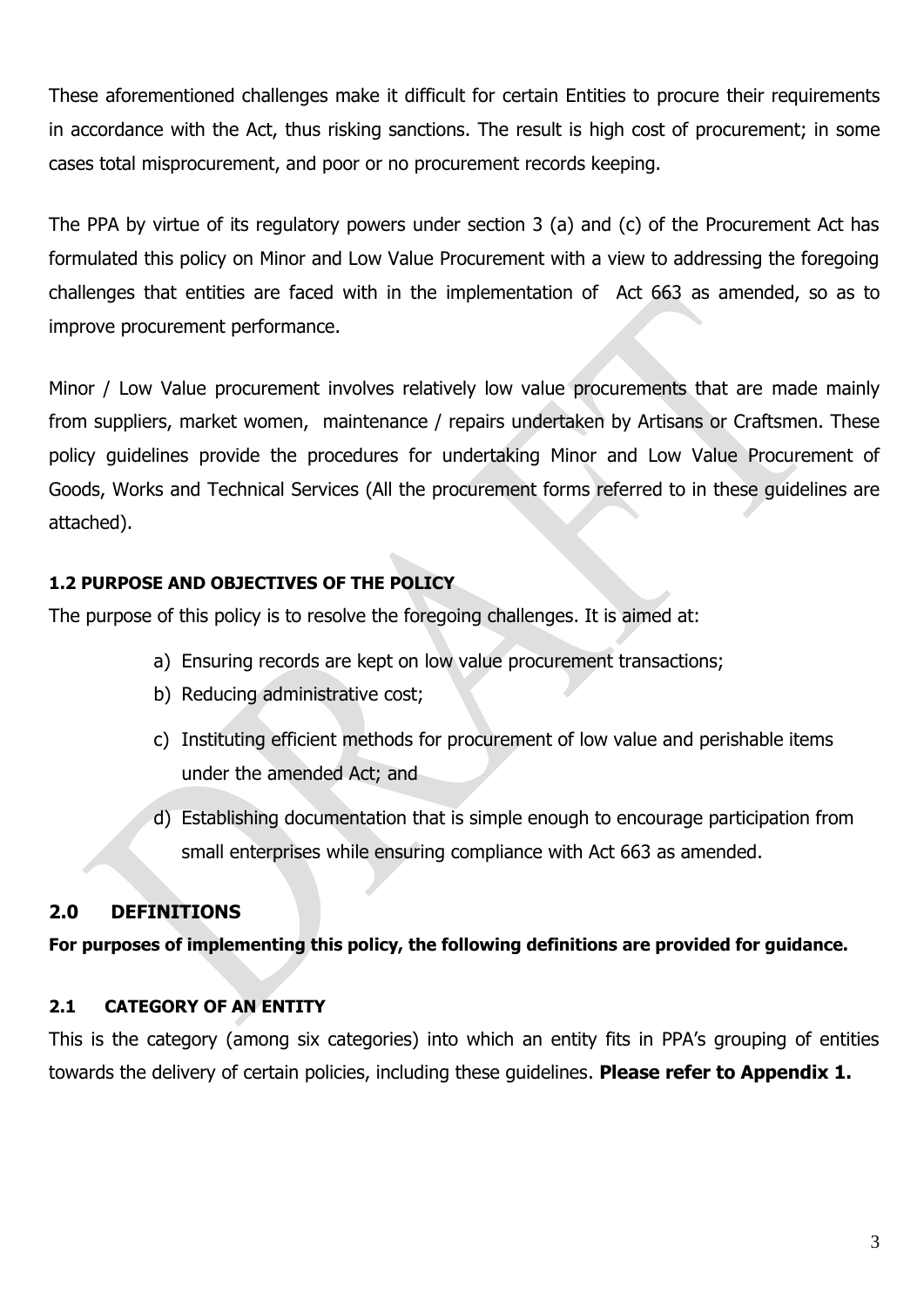## **2.2 LOW VALUE PROCUREMENT**

Low Value Procurement, for the purpose of these guidelines, is any procurement for Goods, Works and Technical Services of value not exceeding:

- GH¢----5,000.00 for non-perishable items
- GH¢----10,000.00- GH¢ -----for perishable items

## **2.3 MINOR PROCUREMENT**

Minor Procurement, for the purpose of these guidelines, is any procurement for Goods, Works and Technical Services of value not exceeding GH¢--**30,000.00**

Procurement plans of entities applying this policy shall indicate the items covered.

## **3.0 STANDARD DOCUMENTS FOR LOW VALUE AND MINOR PROCUREMENT**

The following STDs for Low Value and Minor Procurement shall be used in the manner specified in this document:

- i. Standard Format For Minor Procurement of Goods, Works and Technical Services (Form SFMP) for all categories **(Ref APPENDIX IIA);**
- ii. Contract Form for Minor Procurement (basis Form SFMP) for all categories **(Ref APPENDIX IIB); and**
- iii. Low Value Procurement Returns (LVPR) Form A for categories A, B & C, and Form B1& B2 - for categories D & E **(Ref APPENDICES IIIA and IIIB).**

## **3.1 RULES ON "REQUEST FOR QUOTATION FOR MINOR PROCUREMENT" (Form SFMP)**

Entities shall invite quotations for Minor Procurement using Form SFMP (-ref Appendix IIA), which is "Standard Format for Minor Procurement" of Goods, Works and Technical Services, as specified below. This procurement is based on comparison of at most three quotations. Form SFMP shall be used to invite quotations for all Minor Procurement of Goods, Works and Technical services not exceeding **GH¢30,000.00** .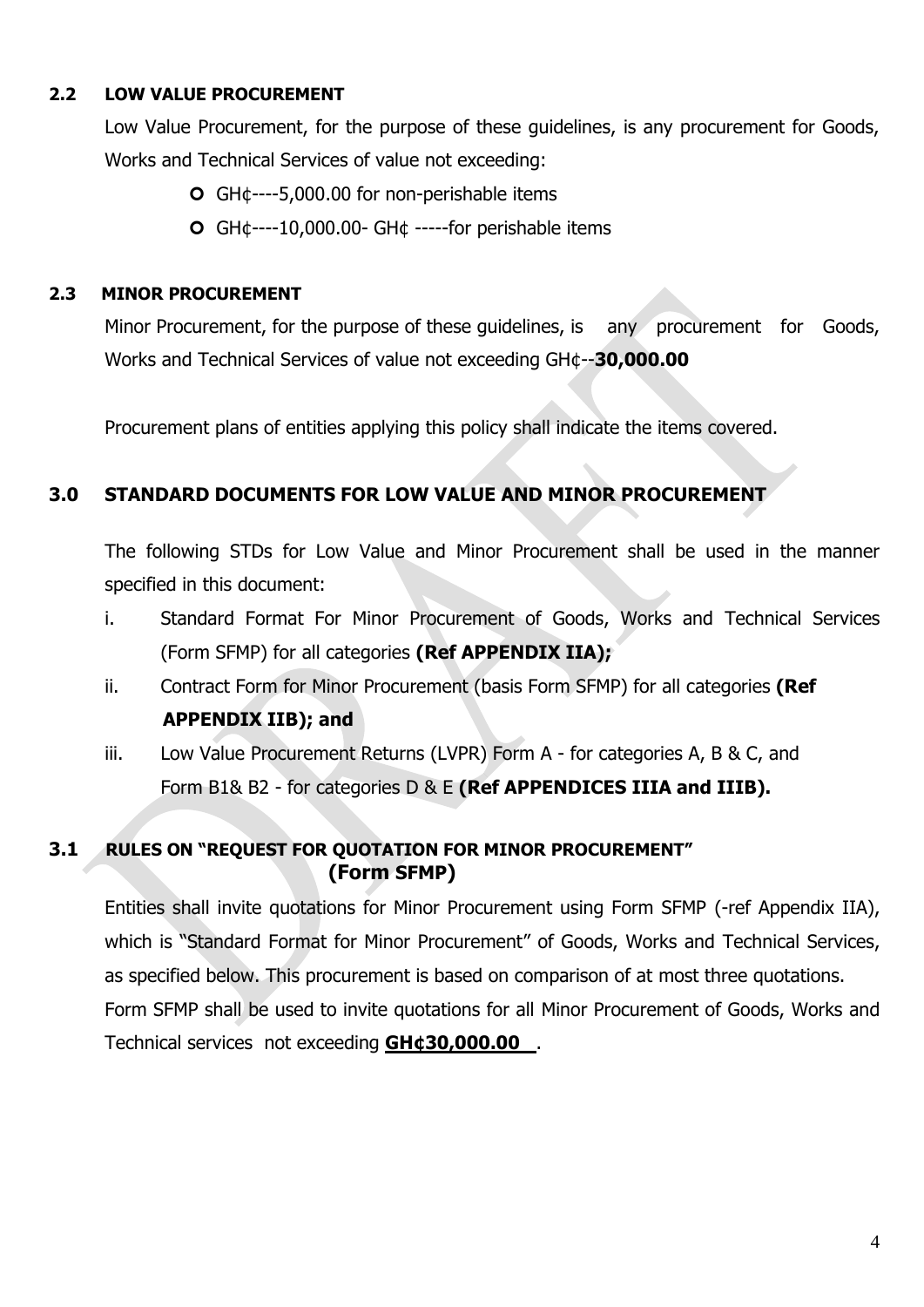## **3.2 RULES ON USE OF FORM SFMP (MINOR PROCUREMENT)**

Form SFMP (ref Appendix IIA) shall not be used for the same item more than once in one month, once the upper limit is reached; i.e. the aggregate value per item/package per month shall not exceed **GH¢30,000.00** 

Entities are required to apply Framework Contracting, where continuous use of Form SFMP is anticipated for procurement of Minor Goods, Works and Technical Services. If the value of procurement of Goods, Works and Technical Services exceeds the above thresholds, the appropriate Standard Tender Documents must be used.

## **3.3 CONTRACT FORM FOR MINOR PROCUREMENT**

Following the use of FORM SFMP to request for quotations, entities shall enter into contractual agreement with suppliers, Artisans or Craftsmen for Minor Procurement of Goods, Works and Technical Services by using the Contract Form for Minor Procurement (ref Appendix IIB)

**NB**

- ii. The estimated value of each procurement shall not exceed GH¢ 30,000.00.
- iii. Entities are required to apply Framework Contracting, where continuous use of Form SFMP is anticipated for procurement of Minor Goods, Works, and Technical Services.
- iv. If the value of procurement of goods, works, and technical services is above  $\frac{GH\mathcal{C}30,000.00}{SH\mathcal{C}30,000.00}$ , the appropriate Standard Tender Documents shall be used.

## **3.3 RULES ON USE OF "LOW VALUE PROCUREMENT RETURNS (LVPR) FORMS"**

The LVPR Forms A and B1&B2 capture all the basic data relating to Low Value Procurement where values are up to **the limits specified below**. The information captured on this form will assist Procurement Auditors and PPA Assessors to conduct their work and also to check abuse. Hence, the records should be well maintained.

#### **LVPR Form A** (ref Appendix IIIA)

The **LVPR Form A** shall be used to record details of low value procurement of ALL Goods, Works and Technical Services up to a limit of **GH¢5,000.00,** undertaken by Entities **. LVPR Form B1& B2** (ref Appendix IIIB). LVPR **Form B1 & B2** shall be used to record details of all low value procurement of

**PERISHABLE** GOODS up to **GH¢ 10,000.00**; and

i. Form SFMP (-ref Appendix IIA) shall not be used for the same item more than once in one month, once the upper limit is reached; i.e. the aggregate per item/package per month shall not exceed **GH¢--30,000.00----.**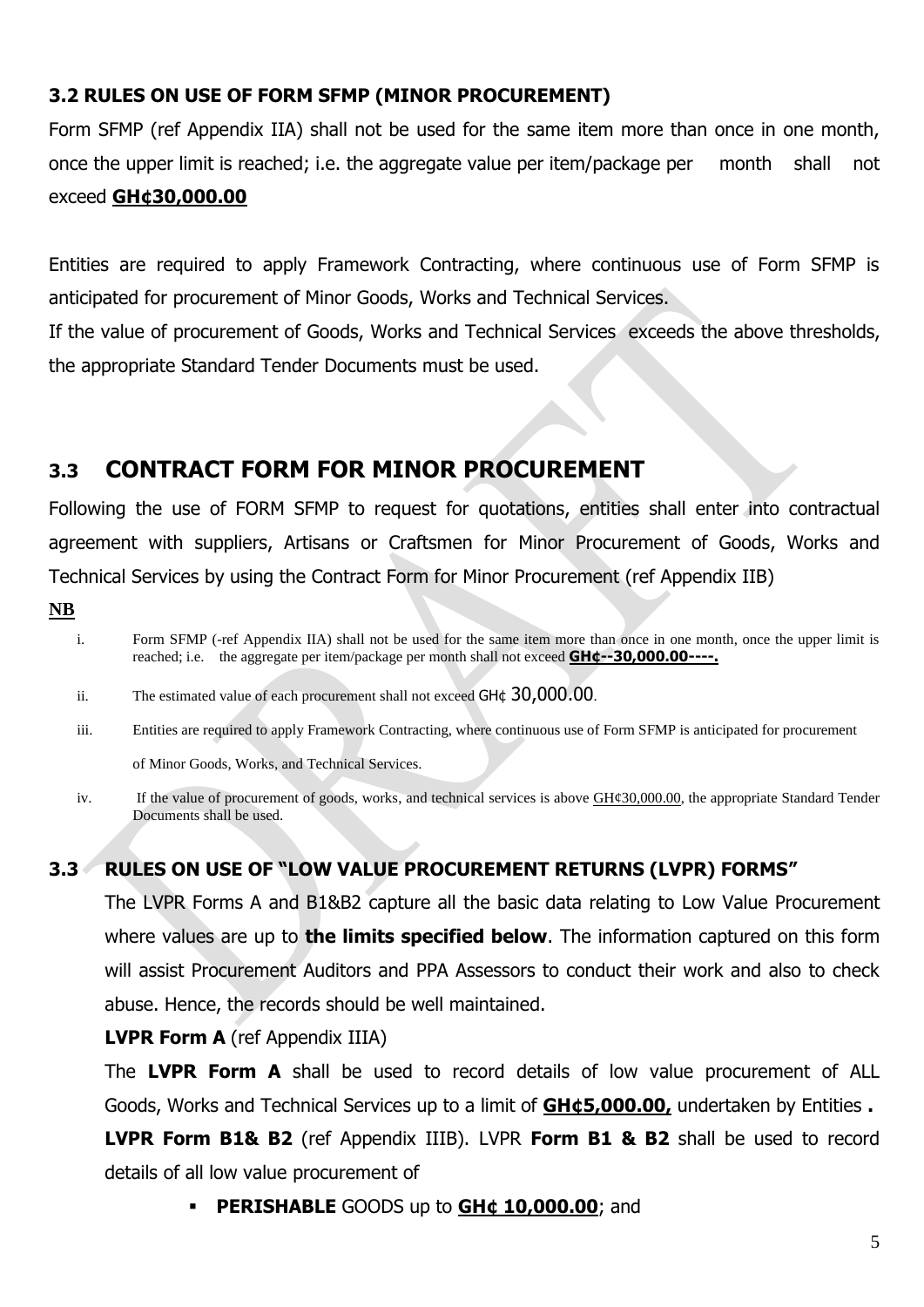**NON-PERISHBLE** GOODS /TECHNICAL SERVICES/WORKS up to **GH¢- 5,000.00** undertaken by Entities**.** 

3.3.3 Low Value Procurement of Goods, Works and Technical Services can be procured without inviting quotations, provided that:

- $\blacksquare$  the prices are reasonable and consistent with the market rates for items of a similar nature;
- **P** price surveys are undertaken regularly to ensure the reasonableness of prices;
- $\blacksquare$  the required goods or services are not split into lots for the purpose of avoiding the application of Minor Procurement or higher methods; and
- fairness and ethical dealings are exhibited.

**Non-perishable** goods procured under LVPR should, where possible, be obtained through price comparison.

#### **NB**.

- 1. *No procurement of value exceeding the threshold shall be made from a single person or enterprise or organisation in one week. using LVPR forms.*
- 2. *Non-perishable goods, or services, shall not be split into lots for the purpose of avoiding the application of Minor Procurement Procedure or higher Procurement methods*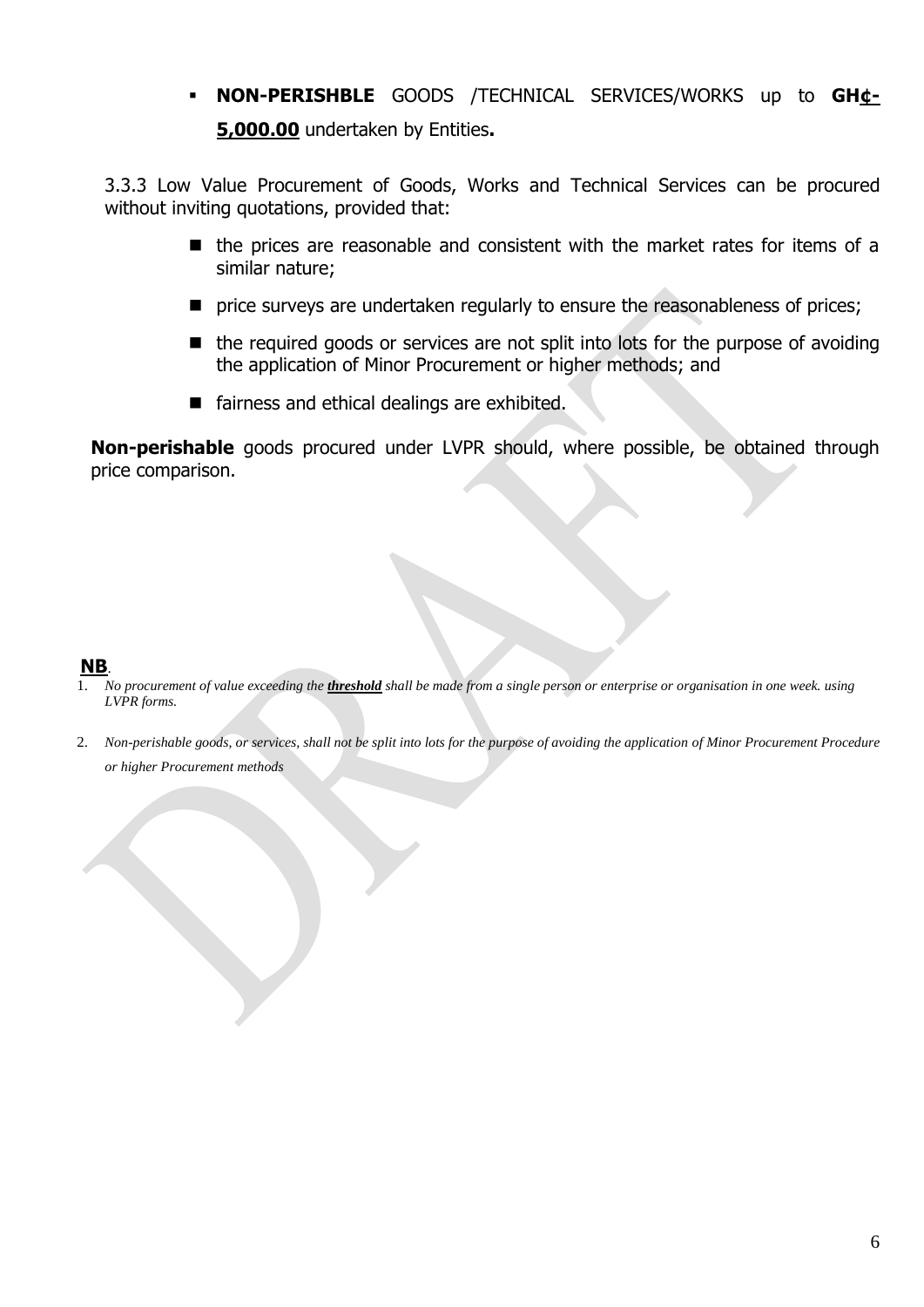#### **APPENDIX I**

#### **THRESHOLD GROUPING OF ENTITIES**

#### **CATEGORY A (Special Constitutional Bodies)**

- 1. Legislature
- 2. Judiciary
- 3. Council of State
- 4. Bank of Ghana

#### **CATEGORY B**

- 1. Independent Constitutional Bodies
- 2. Office of the President
- 3. Central Management Agencies
- 4. Ministries
- 5. State Owned Enterprises
- 6. Regional Coordinating Councils
- 7. Statutory fund management bodies

#### **CATEGORY C**

- 1. Head offices of Subvented Agencies and Government Departments<sup>1</sup>
- 2. Teaching Hospitals
- 3. Tertiary Institutions including autonomous schools, institutes, colleges and campuses of universities<sup>2</sup>

#### **CATEGORY D**

- 1. Regional Offices of Subvented Agencies and Government Departments<sup>1</sup>
- 2. Regional Hospitals
- 3. Colleges

#### **CATEGORY E**

- 1. District Offices of a Subvented Agency and Government Departments
- 2. District Hospitals
- 3. Second Cycle Schools or institutions

#### **CATEGORY F**

 $\overline{a}$ 

- 1. Metropolitan Assemblies
- 2. Municipal Assemblies and District Assembles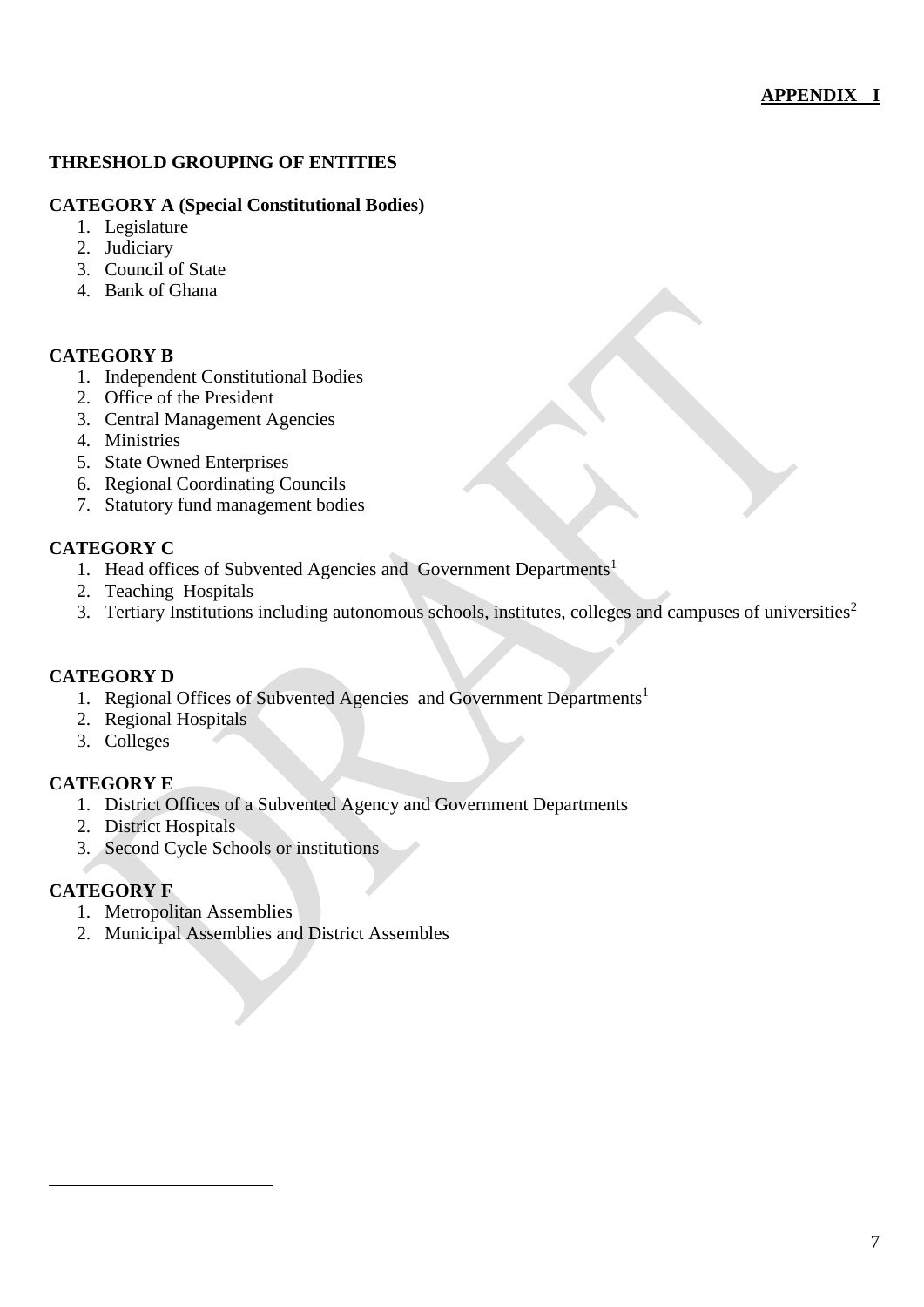### REPUBLIC OF GHANA

FORM SFMP



## PUBLIC PROCUREMENT AUTHORITY STANDARD FORMAT FOR MINOR PROCUREMENT

## **(FOR MINOR PROCUREMENT OF GOODS, WORKS AND TECHNICAL SERVICES)**

#### **Use of Document**

This document, FORM SFMP, should be used for procurement of Goods, Works and Technical Services **whose estimated value does not exceed GH¢30,000.00 for all categories of Entities. . Procurement using Form SFMP should be carried out by inviting at most three quotations, and the names of the invited suppliers/providers should be specified in the SFMP document.** 

The SFMP shall not be applied for the same item more than once in one month, once the upper limit is reached; i.e. the aggregate per item/package per month shall not exceed **GH¢-30,000.00----.** The estimated value of each procurement shall not exceed **GH¢ -30,000.00----**. Entities are required to apply Framework Contracting, where continuous use of Form SFMP is anticipated for procurement of Minor Goods, Works and Technical Services.

Procurements which are above the Head of Entity's threshold but not more than the upper limit threshold for standard Request For Quotations (RFQ) should be done by using the standard RFQ document in accordance with procedures specified in the Public Procurement Manual.

#### **Explanation:**

 In the SFMP form, the contents of the brackets "[ ]" or {} denote *information to be inserted* when drafting the RFQ, or *an explanation to procurement staff* when preparing the RFQ, or an *explanation to the tenderer* when preparing the quotation.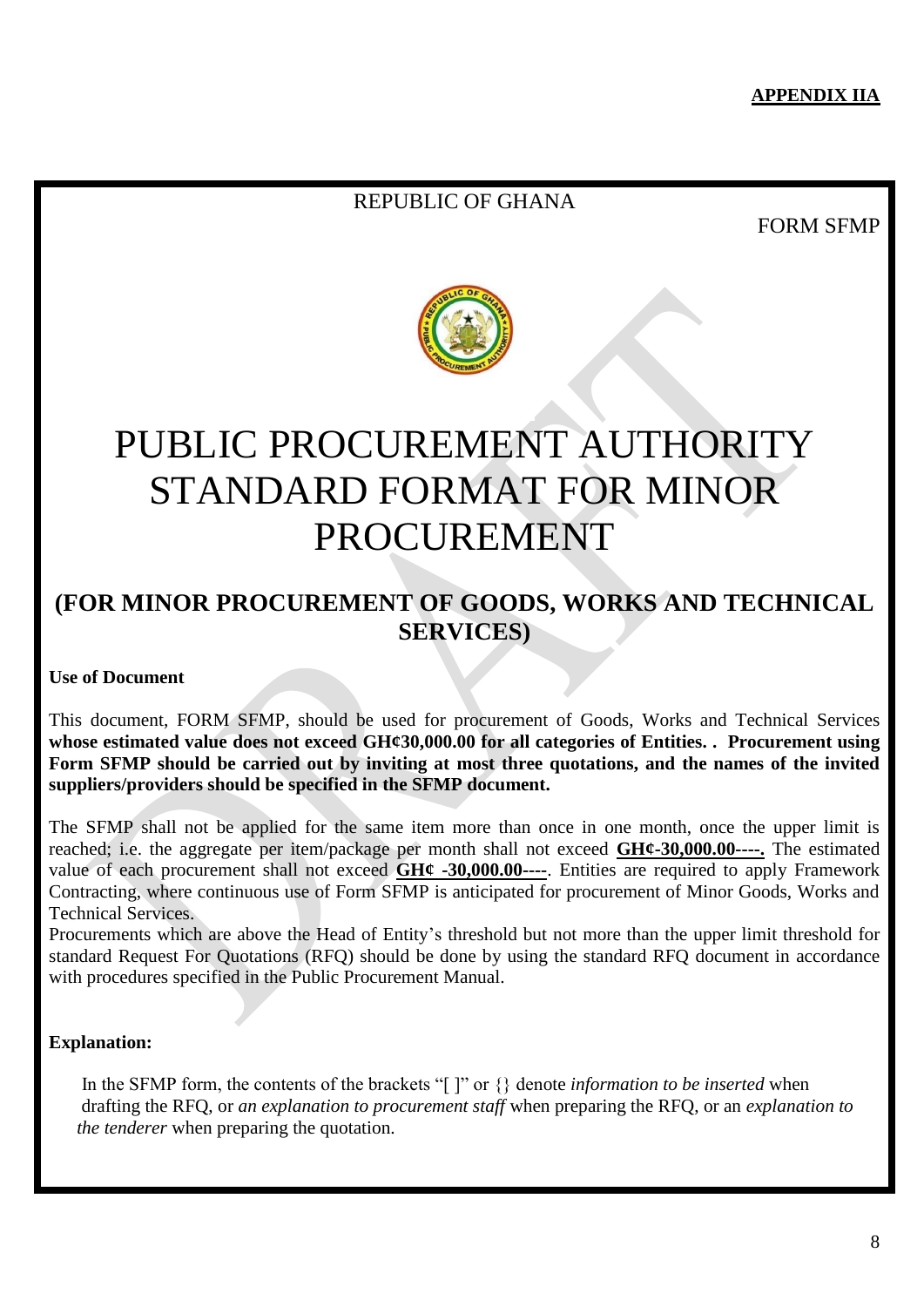

**FORM SFMP**

Name of Procurement Entity: **…………………………………………………**

Address of Procurement Entity:……………………………………...................

#### **REQUEST FOR QUOTATIONS FOR MINOR PROCUREMENT OF GOODS, WORKS & TECHNICAL SERVICES**

| Package Number:           |                    |                                               |                            |                |
|---------------------------|--------------------|-----------------------------------------------|----------------------------|----------------|
| <b>Procurement Entity</b> | Department/Project | $\overline{\phantom{a}}$<br>Year<br>Financial | <b>Type of Procurement</b> | Tender/RFP NO. |
|                           |                    |                                               |                            |                |

Date: [*Date of Transaction*]

| To: [names of suppliers] |  |
|--------------------------|--|
|                          |  |
|                          |  |
|                          |  |
|                          |  |
|                          |  |

The [*name of Procurement Entity*] invites you to submit your quotation for the supply of:

**……………………………………………………………………………………………………………………...……………………**

**…………………………………………………………………………………………………**

**(See Section C of this document for details).** Partial Quotations shall be rejected, and the Procurement Entity reserves the right to award a contract for selected items only. Any resulting order shall be subject to the Government of Ghana General Conditions of Contract covering procurements under Price Quotation (available on request) except where modified by this Request For Quotation.

#### **SECTION A: QUOTATION REQUIREMENTS**:

- 1) Place of delivery for the *Goods/Works/Technical Services*: …………………..
- 2) Price basis: {(i) Ex-works\*, or (ii) Delivered to [……*name and place of procurement entity*]}.
- 3) The delivery period required is *…………….* from date of order.
- 4) Quotations must be valid for *………………..* from the Closing Date for submission of Quotes.
- 5) The warranty/guarantee offered shall be: *…………………..*
- 6) Quotations and supporting documents as specified in Section B must be marked with the Procurement Number above and indicate your acceptance of the terms and conditions.
- 7) Closing Date for Submission of Quotes: The Quotations, which must be in sealed envelopes, shall be submitted latest by*………………[time]* on *[date].*
- **8)** Quotations must be delivered to: [ *Entity details and place*]
- 9) The attached Schedule of Requirements at Section C, details the items to be purchased. You are requested to quote your price for these items by completing and returning Sections B and C.

Quotations that are responsive, qualified and technically compliant will be ranked according to price and specifications. Award of contract will be made to the lowest evaluated quotation, using the Public Procurement Authority's Document titled "CONTRACT FORM FOR MINOR PROCUREMENT OF GOODS, WORKS AND TECHNICAL SERVICES".

Payments will be made within thirty (30) days of receipt of an invoice supported by a delivery receipt or dispatch documentation (Way bill) and a certificate of satisfactory completion issued by [*Authority responsible for certifying goods].*

Signed:……………………… Name:**………………………………….....** Title/Position: ……………………….

For and on behalf of **………………………………………………………….**

*\*Ex-Works implies entity will receive the items at the supplier's premises.*

*PPA FORM SFMP*

*Your quotation is to be returned on this Form by completing and returning Sections B and C below, including any other information /certification required within this Request for Quotation.*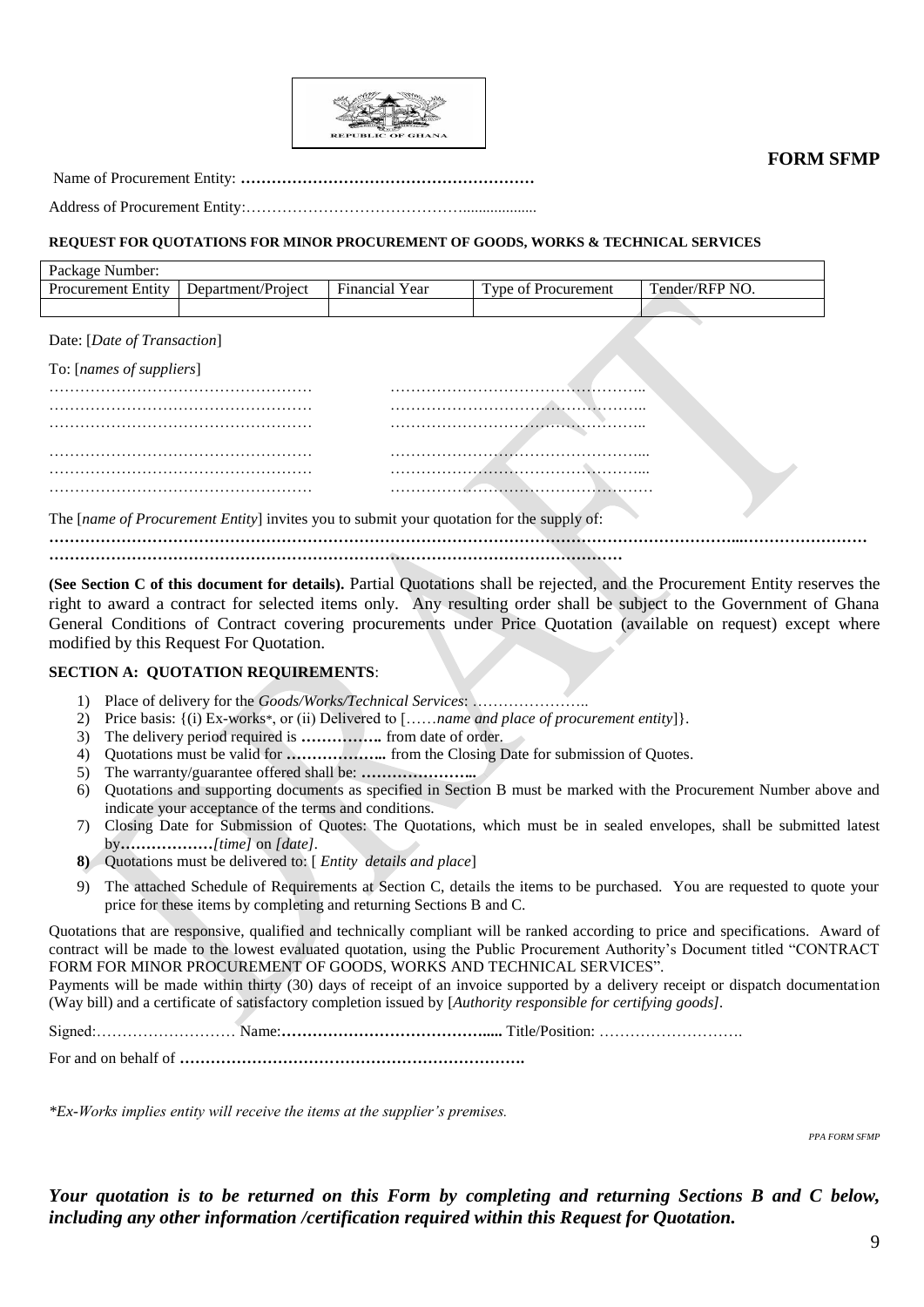#### **SECTION B: QUOTATION DETAILS**

2. Delivery period offered: ……………. Days/weeks/months from date of Purchase Order/Notification.

3. The validity period of this Quotation is: ………………. Days from Closing Date for submission of Quotations.

- 4. Warranty period (where applicable):………………………… months.
- 5. We enclose the following documents:
	- i. A copy of Trading Licence;
	- ii. A copy of Annual Tax Clearance Certificate (for last Financial Year);
	- iii. [A list of recent contracts performed (preferably government contracts), if any];
	- *iv. [Insert any other documentation required by the Procurement Entity].*

6. We confirm that our quotation is based on the terms and conditions stated in your Request for Minor Procurement (Form SFMP).

7. We confirm that the prices quoted are fixed for the duration of the validity period and will not be subject to revisions or variation within this period.

Authorised by:

|                               | Name:      |
|-------------------------------|------------|
| Position                      | Date:      |
| Authorised for and on behalf: | (DD/MM/YY) |
| Company:                      |            |
| Address:                      |            |
|                               |            |

*[If any additional documentation is attached, a signature and authorisation at Section B and Section C is still required as confirmation that the terms and conditions of this RFQ prevail over any attachments. If the Quotation is not authorised in Section B and Section C, the quotation may be rejected].*

*PPA FORM SFMP*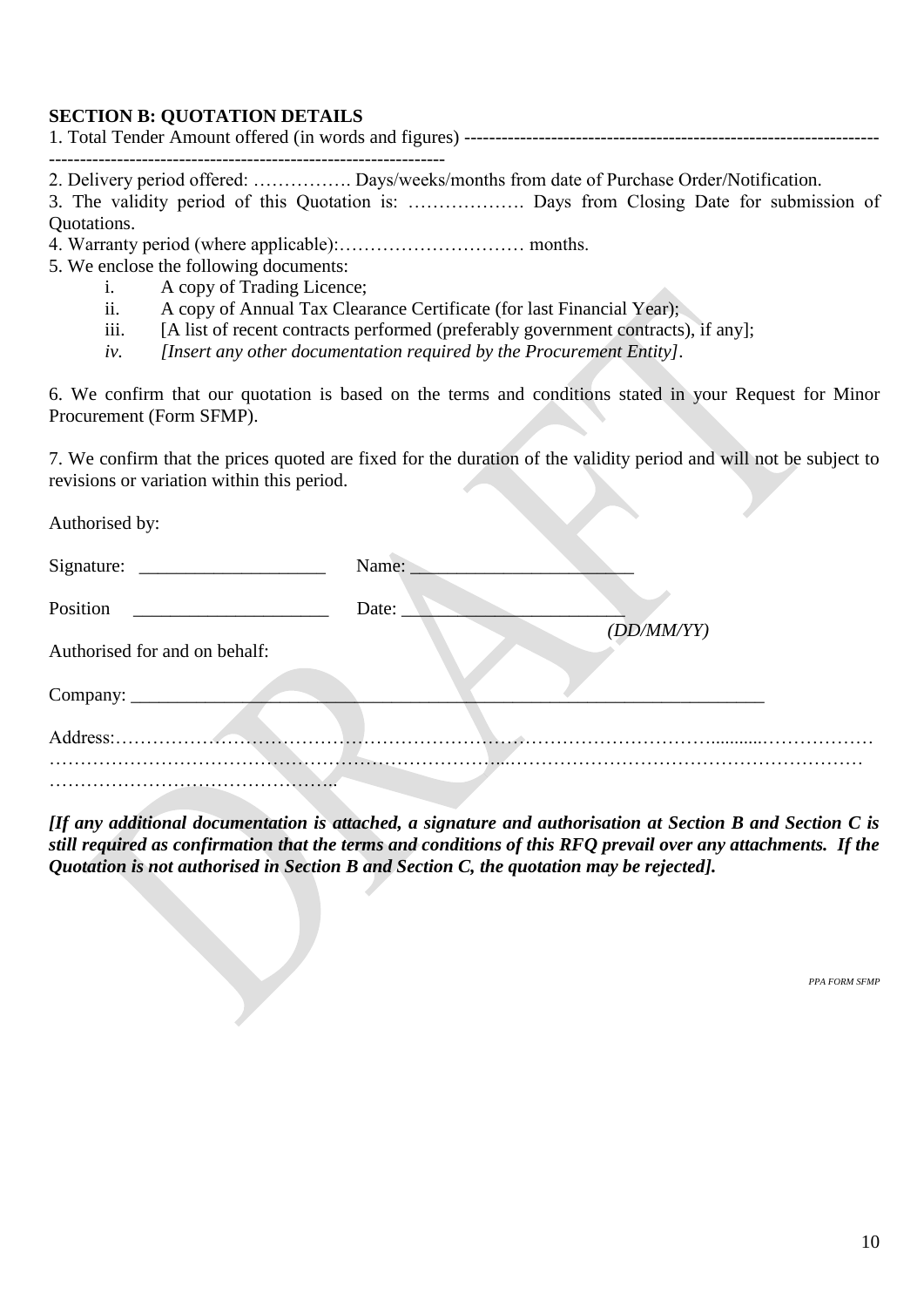## **SECTION C: SCHEDULE OF REQUIREMENTS (TO BE COMPLETED BY TENDERER)**

| <b>Item</b><br>No. | Description of Goods, Works and<br><b>Technical Services</b><br>(Attach specification if necessary) | Unit of<br><b>Measure</b> | Quantity | <b>Unit Price</b><br>[*state basis]<br>$(GH\mathcal{L})$ | <b>Total Price</b><br>$(GH\mathcal{C})$ |  |
|--------------------|-----------------------------------------------------------------------------------------------------|---------------------------|----------|----------------------------------------------------------|-----------------------------------------|--|
|                    |                                                                                                     |                           |          |                                                          |                                         |  |
|                    |                                                                                                     |                           |          |                                                          |                                         |  |
|                    |                                                                                                     |                           |          |                                                          |                                         |  |
|                    |                                                                                                     |                           |          |                                                          |                                         |  |
|                    |                                                                                                     |                           |          |                                                          |                                         |  |
|                    |                                                                                                     |                           |          |                                                          |                                         |  |
| Sub-total          |                                                                                                     |                           |          |                                                          |                                         |  |
| Discount (if any)  |                                                                                                     |                           |          |                                                          |                                         |  |
| -- % VAT           |                                                                                                     |                           |          |                                                          |                                         |  |
| -- % NHIL          |                                                                                                     |                           |          |                                                          |                                         |  |
|                    | Total Tender Amount [*basis                                                                         |                           |          |                                                          |                                         |  |

\* Price basis could be either "Ex-Works", or "Delivered To [*Entity's premises*]"

| Authorised by:                   |            |
|----------------------------------|------------|
| Signature:                       | Name:      |
| Position                         | Date:      |
|                                  | (DD/MM/YY) |
| Authorised for and on behalf of: |            |
| Company:                         |            |
| Address:                         |            |

*[The Table in this section may be adapted to suit entity's requirement]*

*PPA FORM SFMP*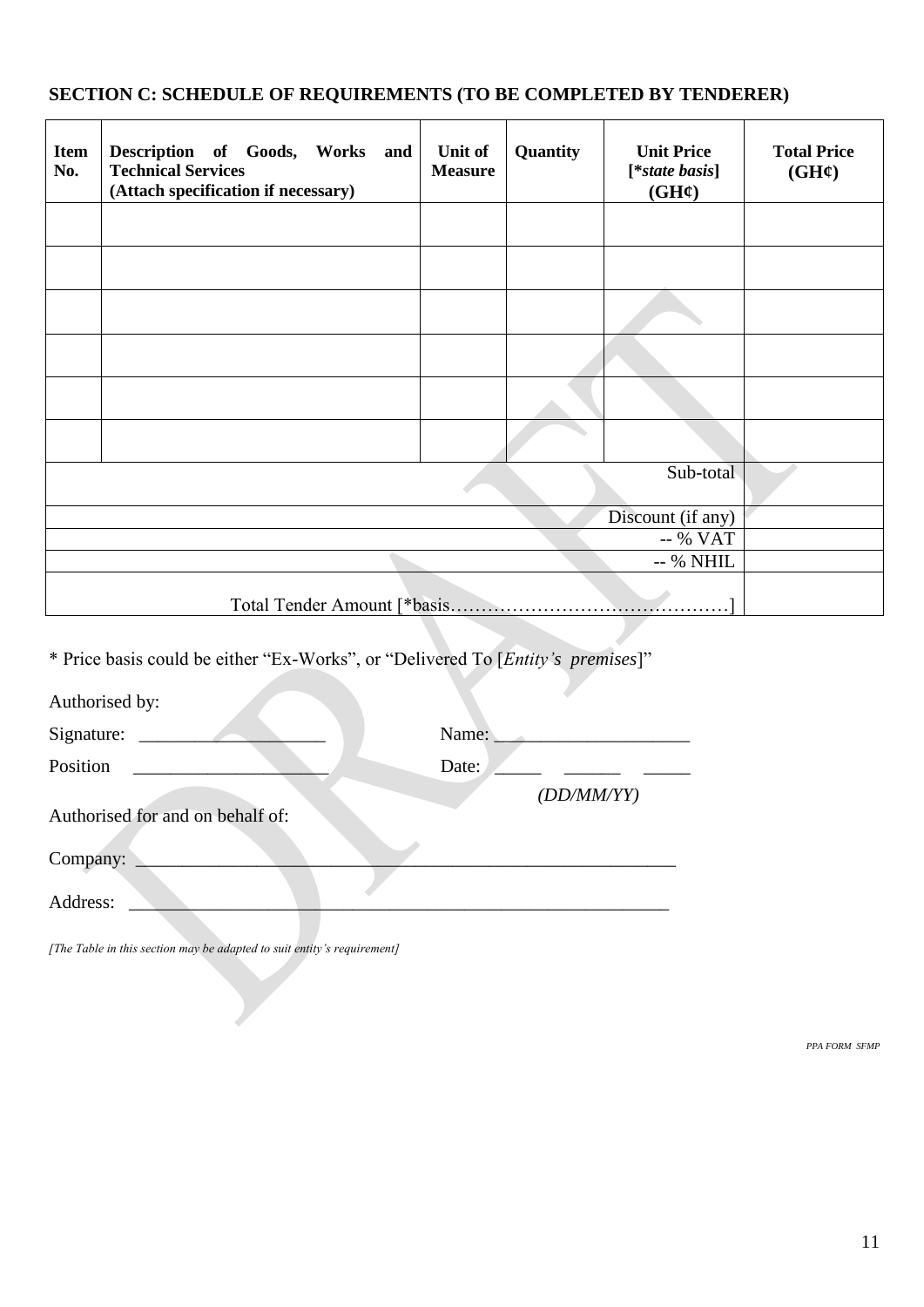APPENDIX IIB

## **REPUBLIC OF GHANA**

**PUBLIC PROCUREMENT AUTHORITY**



## **CONTRACT FORM FOR MINOR PROCUREMENT**

**OF** 

## **GOODS, WORKS AND TECHNICAL SERVICES**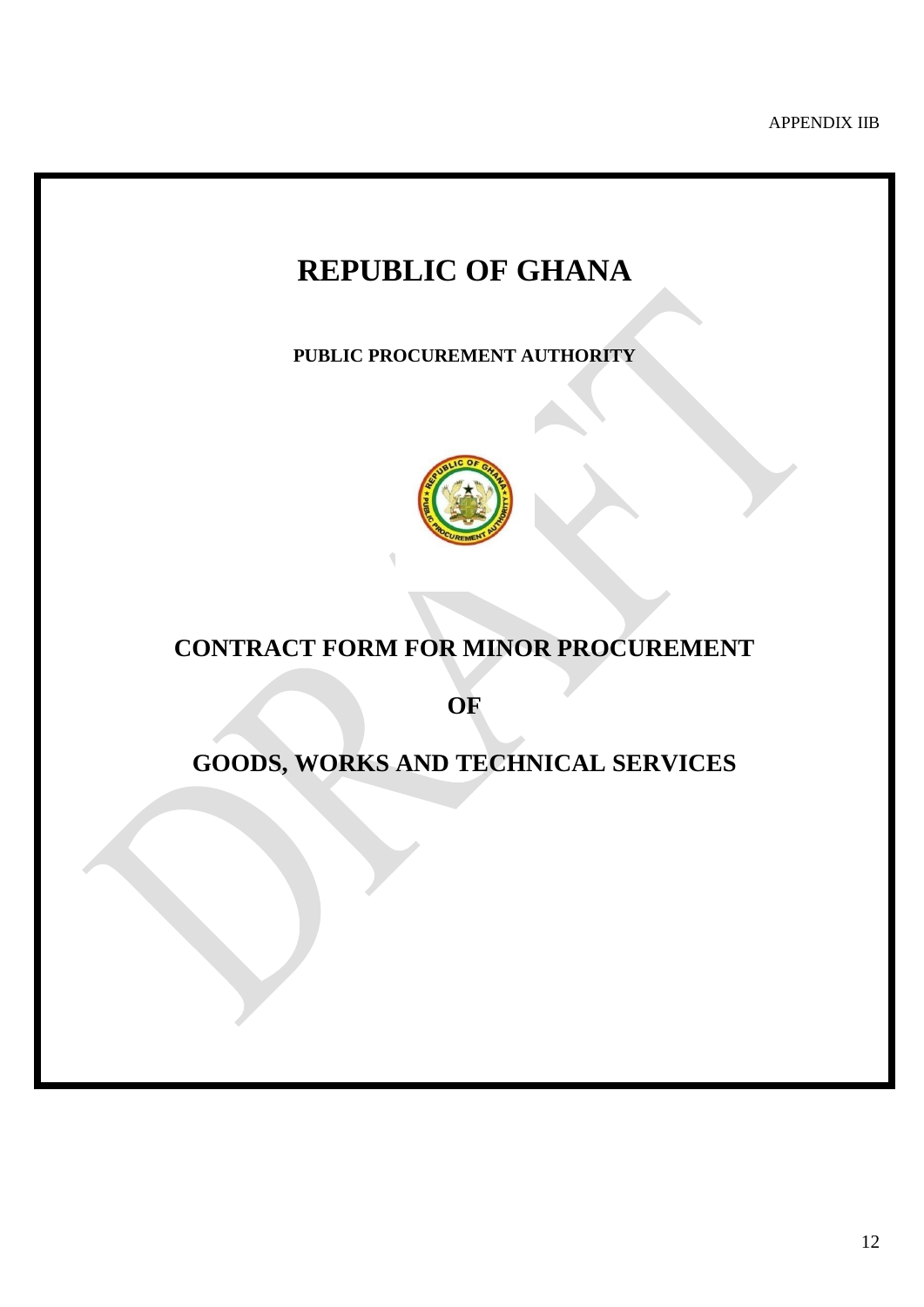

#### **CONTRACT FOR MINOR PROCUREMENT**

**CONTRACT NO: ……………………………….**

**CONTRACT DATE: …………………………….** 

#### **BETWEEN**

**NAME & ADDRESS OF ENTITY (PURCHASER) ………………………………………………………………………………**

**AND**

#### **NAME & ADDRESS OF SUPPLIER/CONTRACTOR/SERVICE PROVIDER**

*………………………………***….................................…………………………………………………………………………………… ………………………………………………………………………………………………………………………………….**

WHEREAS the *…………………* invited Quotations for *……………* and has accepted a Quotation by *………* in the sum of [GH¢................], (hereinafter called "the Contract Price") viz.:

| No. | Description of Item /<br><b>Service/Works</b> | Quantity | <b>Unit Price</b><br>GHC | <b>Total Price</b><br>$GH¢$ [state basis] |  |  |
|-----|-----------------------------------------------|----------|--------------------------|-------------------------------------------|--|--|
|     |                                               |          |                          |                                           |  |  |
|     |                                               |          |                          |                                           |  |  |
|     |                                               |          |                          |                                           |  |  |
|     | <b>TOTAL TENDER AMOUNT [basis ]</b>           |          |                          |                                           |  |  |

#### **NOW THIS CONTRACT WITNESSES as follows:**

1. The following documents shall be deemed to form and be read and construed as part of this Contract, viz.:

- (a) The Standard Format For Minor Procurement of Goods, Works, and Technical Services/Maintenance (Form SFMP) issued by the Procurer;
	- (b) Completed Section A of Form SFMP by Procurer;
	- (c) Completed Sections B and C of Form SFMP by Supplier (i.e. the Supplier's Quotation);
	- (d) Entity's Notification of Award.

2. Payment shall be made within thirty (30) days of receipt of the Supplier's invoice supported by a Delivery Receipt, Dispatch documentation, a certificate of satisfactory completion, issued by *……………[Authority responsible for certifying goods].*

3. In consideration of the payments to be made by the Entity as above mentioned, the Supplier hereby covenants with the Entity to provide the .. *[subject matter of the procurement]* and to remedy defects therein in conformity in all respects with the provisions of the Contract.

4.The Entity hereby covenants to pay in consideration of the completion/supply of *................. [subject matter of the procurement]* and the remedying of defects therein, the Contract Price or such other sum as may become payable under the provisions of the contract at the time and in the manner prescribed by the Contract.

**IN WITNESS** whereof the parties hereto have caused this contract to be executed in accordance with the laws of Ghana on the **date first above written.**

| On behalf of the Entity         | On behalf of the Supplier/Contractor/Service Provider |
|---------------------------------|-------------------------------------------------------|
|                                 |                                                       |
|                                 |                                                       |
| <b>WITNESSED FOR ENTITY BY:</b> | WITNESSED FOR SUPPLIER BY:                            |
|                                 |                                                       |
|                                 |                                                       |
|                                 |                                                       |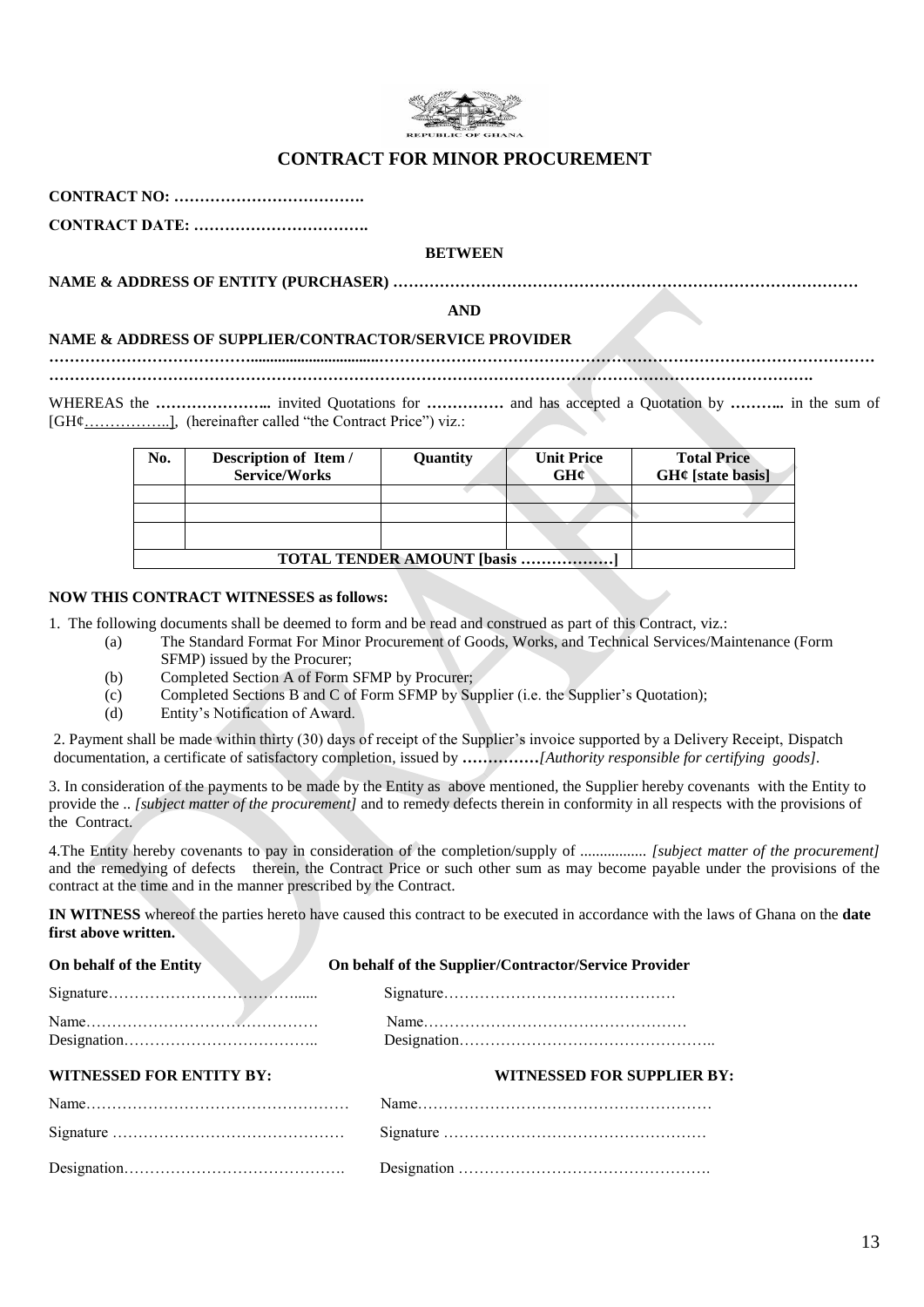#### **APPENDIX IIIA**

#### REPUBLIC OF GHANA

LVPR FORM A



#### PUBLIC PROCUREMENT AUTHORITY (PPA)

#### LOW VALUE PROCUREMENT RETURNS FORM FOR PROCUREMENT OF PERISHABLES NOT EXCEEDING **GH¢5,000.00** PER ITEM/PACKAGE

|                                                          | <b>DETAILS OF PROCUREMENT</b>                                           |                 |                                  |                                                  |                                                   |                                                         |                                      |
|----------------------------------------------------------|-------------------------------------------------------------------------|-----------------|----------------------------------|--------------------------------------------------|---------------------------------------------------|---------------------------------------------------------|--------------------------------------|
| $\overline{NQ}$                                          | <b>DESCRIPTION</b>                                                      | <b>QUANTITY</b> | <b>UNIT OF</b><br><b>MEASURE</b> | <b>UNIT</b><br><b>PRICE</b><br>$(GH\mathcal{C})$ | <b>TOTAL</b><br><b>PRICE</b><br>$(GH\mathcal{C})$ | <b>NAME AND</b><br><b>ADDRESS OF</b><br><b>SUPPLIER</b> | <b>DATE OF</b><br><b>TRANSACTION</b> |
|                                                          |                                                                         |                 |                                  |                                                  |                                                   |                                                         |                                      |
|                                                          |                                                                         |                 |                                  |                                                  |                                                   |                                                         |                                      |
|                                                          |                                                                         |                 |                                  |                                                  |                                                   |                                                         |                                      |
|                                                          |                                                                         |                 |                                  |                                                  |                                                   |                                                         |                                      |
| ATTACH HONOUR CERTIFICATE OR RECEIPTS (where applicable) |                                                                         |                 |                                  |                                                  |                                                   |                                                         |                                      |
|                                                          | PREPARED BY (NAME). MARIE POSITION. POSITION. And ALL POSITION.<br>DATE |                 |                                  |                                                  |                                                   |                                                         |                                      |
| DATE                                                     |                                                                         |                 |                                  |                                                  |                                                   |                                                         |                                      |
|                                                          | DATE                                                                    |                 |                                  |                                                  |                                                   |                                                         |                                      |

- *1. No procurement of value exceeding the threshold shall be made from a single person or enterprise or organisation in one week. using LVPR forms.*
- *2. No procurement of value exceeding the threshold shall be made from a single person or enterprise or organisation in one week using this LVPR forms.*
- *3.* Entities are required to apply Framework Agreements where continuous use of LVPR Forms is anticipated.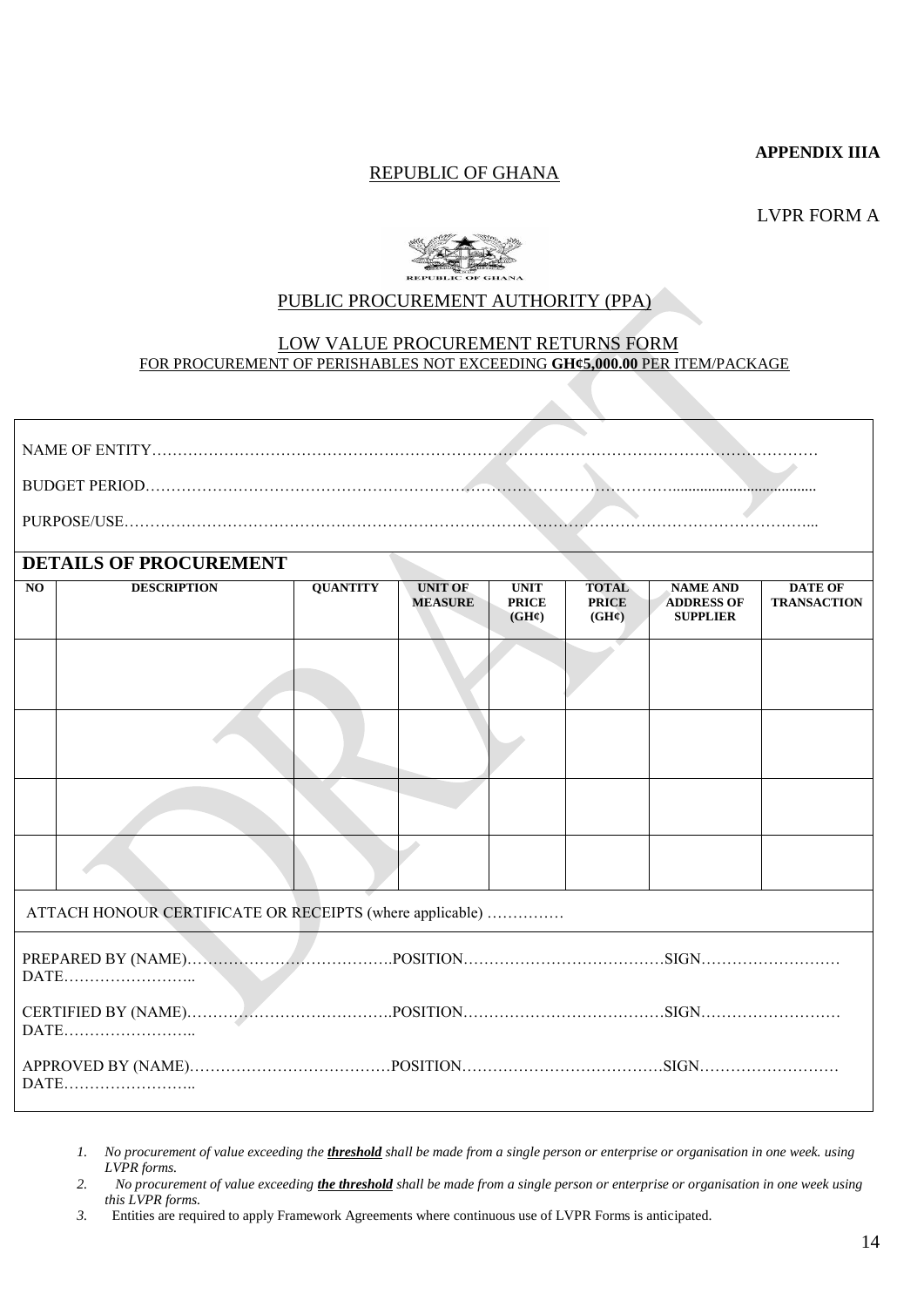#### **APPENDIX IIIB**

**REPUBLIC OF GHANA** LVPR FORM B1



#### PUBLIC PROCUREMENT AUTHORITY (PPA)

#### LOW VALUE PROCUREMENT RETURNS FORM

#### FOR PROCUREMENT OF NON-**PERISHABLE** ITEMS NOT EXCEEDING **GH¢10,000.00** PER ITEM OR PACKAGE PER WEEK

| PURPOSE/USE. |  |
|--------------|--|
|              |  |

#### **DETAILS OF PROCUREMENT**

| репирот поссиения                                        |                    |                 |                                  |                                                   |                                                   |                                                         |                                      |  |  |  |
|----------------------------------------------------------|--------------------|-----------------|----------------------------------|---------------------------------------------------|---------------------------------------------------|---------------------------------------------------------|--------------------------------------|--|--|--|
| NO                                                       | <b>DESCRIPTION</b> | <b>QUANTITY</b> | <b>UNIT OF</b><br><b>MEASURE</b> | <b>UNIT</b><br><b>PRICE</b><br>$(GH\mathfrak{C})$ | <b>TOTAL</b><br><b>PRICE</b><br>$(GH\mathcal{C})$ | <b>NAME AND</b><br><b>ADDRESS OF</b><br><b>SUPPLIER</b> | <b>DATE OF</b><br><b>TRANSACTION</b> |  |  |  |
|                                                          |                    |                 |                                  |                                                   |                                                   |                                                         |                                      |  |  |  |
|                                                          |                    |                 |                                  |                                                   |                                                   |                                                         |                                      |  |  |  |
|                                                          |                    |                 |                                  |                                                   |                                                   |                                                         |                                      |  |  |  |
|                                                          |                    |                 |                                  |                                                   |                                                   |                                                         |                                      |  |  |  |
| ATTACH HONOUR CERTIFICATE OR RECEIPTS (where applicable) |                    |                 |                                  |                                                   |                                                   |                                                         |                                      |  |  |  |
|                                                          |                    |                 |                                  |                                                   |                                                   |                                                         |                                      |  |  |  |
| DATE                                                     |                    |                 |                                  |                                                   |                                                   |                                                         |                                      |  |  |  |
| DATE                                                     |                    |                 |                                  |                                                   |                                                   |                                                         |                                      |  |  |  |

*4. No procurement of value exceeding the threshold shall be made from a single person or enterprise or organisation in one week. using LVPR forms.* 

*5. No procurement of value exceeding the threshold shall be made from a single person or enterprise or organisation in one week using this LVPR forms.* 

*6.* Entities are required to apply Framework Agreements where continuous use of LVPR Forms is anticipated.